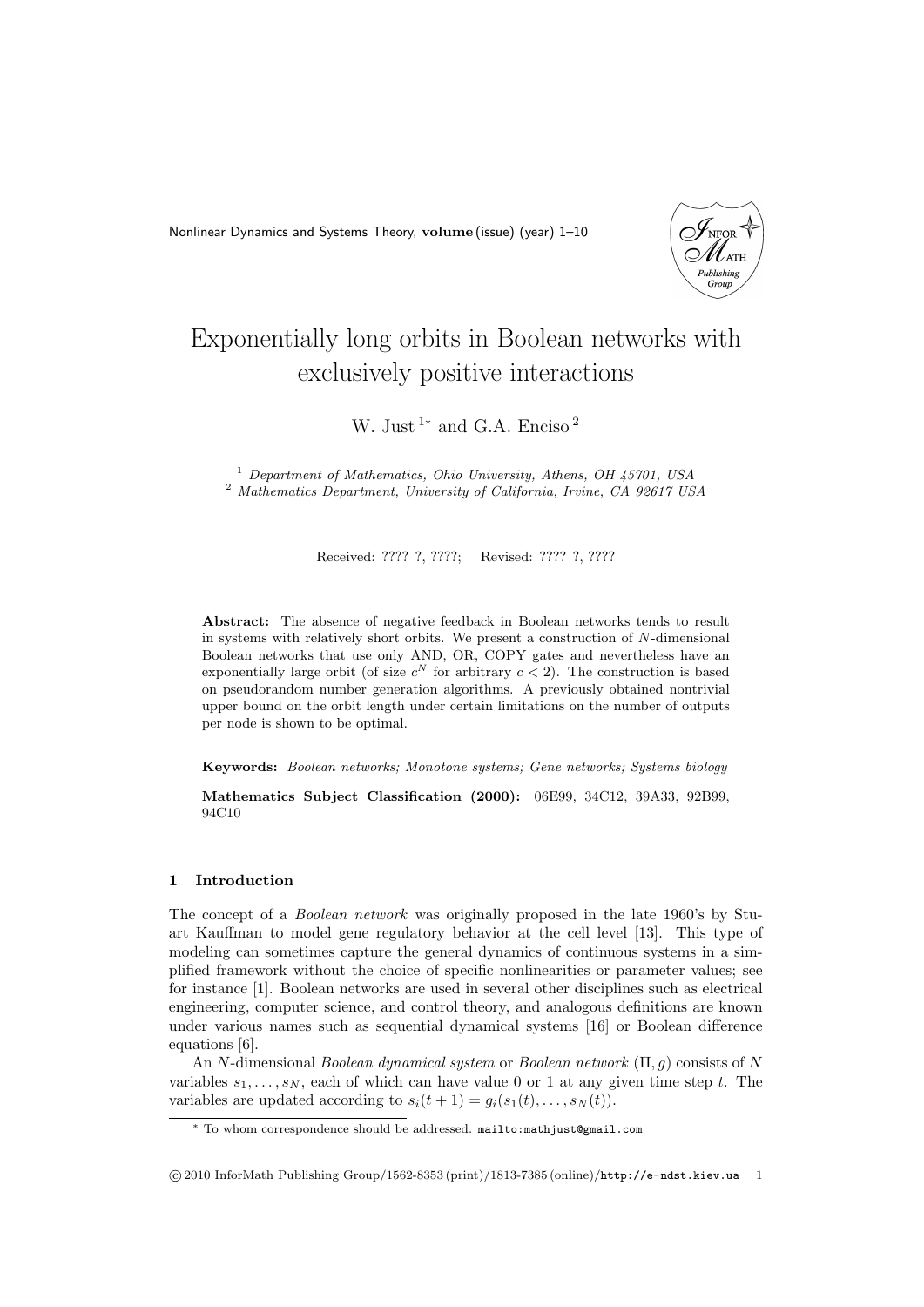## 2 W. Just and G.A. Enciso

Usually, individual update functions  $g_i$  depend only on very few of the variables. Let us say that  $s_j$  *is an input of*  $s_i$  and  $s_j$  *sends output to*  $g_i$  if there are two Boolean vectors *s*, *s*<sup>\*</sup> that differ only in variable  $s_j$  for which  $g_i(s) \neq g_i(s^*)$ . The input-output relation defines a digraph on the set of Boolean variables that is called the *connectivity* of the Boolean network. We call a Boolean network (Π*, g*) *a K M network* if each of its update functions takes at most *K* inputs and each variable has at most *M* outputs.

A key problem in the study of Boolean networks is how the dynamics depends on the updating functions and the connectivity. This problem has been largely studied for so-called *random Boolean networks (RBN)* where both the updating functions and the network connectivity are randomly drawn from a specified network distribution. This allows to make estimates on quantities such as the number of orbits and their length [2, 7, 14, 22]. Such estimates can be either obtained from simulation studies or analytically.

# **1.1 Cooperative Boolean networks**

An important topic in the study of dynamical systems is the role of negative feedback. This notion is usually defined in terms of *negative feedback loops* that contain an odd number of negative interactions. *Monotone systems* are systems that contain only positive feedback loops. Here we study *cooperative systems,* that is systems in which there are no negative interactions between any two variables. In the context of networks with at most  $K = 2$  inputs per variable, cooperativity is equivalent to the use of only the following update functions: constants, COPY, AND, OR. No negations are allowed [11].

Comparative simulation studies show that Boolean networks with no or only few negative feedback loops tend to have relatively shorter orbits [26]. The question naturally arises whether the assumption of cooperativity imposes nontrivial provable upper bounds on the length of orbits in Boolean networks. This question seems especially interesting for cooperative  $K = 2$  Boolean networks, since  $K = 2$  random Boolean networks tend to have much shorter orbits than RBN's drawn from distributions where  $K > 2$  [2, 7, 14].

Since the state space of an *N*-dimensional Boolean network has size  $2^N$ , a bound on the attractor length should be considered "nontrivial" if it scales like  $o(2^N)$ . In [15, 20], a simple example of a  $K = 2$ ,  $M = 2$  Boolean network is constructed with *N* variables and an orbit of length  $2^{N-1} - 1$ , which comprises exactly half of the state space. In contrast, the orbits of cooperative Boolean systems cannot comprise a fixed fraction of the state space [4, 11, 25], which already gives an upper bound that scales like  $o(2^N)$ . Upper bounds on orbit length that scale like  $O(c^N)$  for some  $c < 2$  were derived in [12] for  $K = 2$ ,  $M = 2$  cooperative networks under the assumption that at least a fixed positive fraction of update functions take exactly two inputs (see Theorem 3.1 below).

Theorem 1 of the preprint  $[12]$  shows that for any constant  $1 < c < 2$  and all sufficiently large *N* there exists an *N*-dimensional  $K = 2$ ,  $M = 2$  cooperative Boolean network with at least one orbit of length  $\geq c^N$ . This shows that some such additional assumptions are needed for nontrivial upper bounds of type  $O(c^N)$  on orbit length. Our main theorem here, Theorem 2.1, consists of a simplified proof of that result with a mild additional assumption as described below. Theorem 3.2 of Section 3 provides variations on Theorem 2.1 and shows, among other things, that one of the upper bounds on orbit length that was derived in [12] is sharp.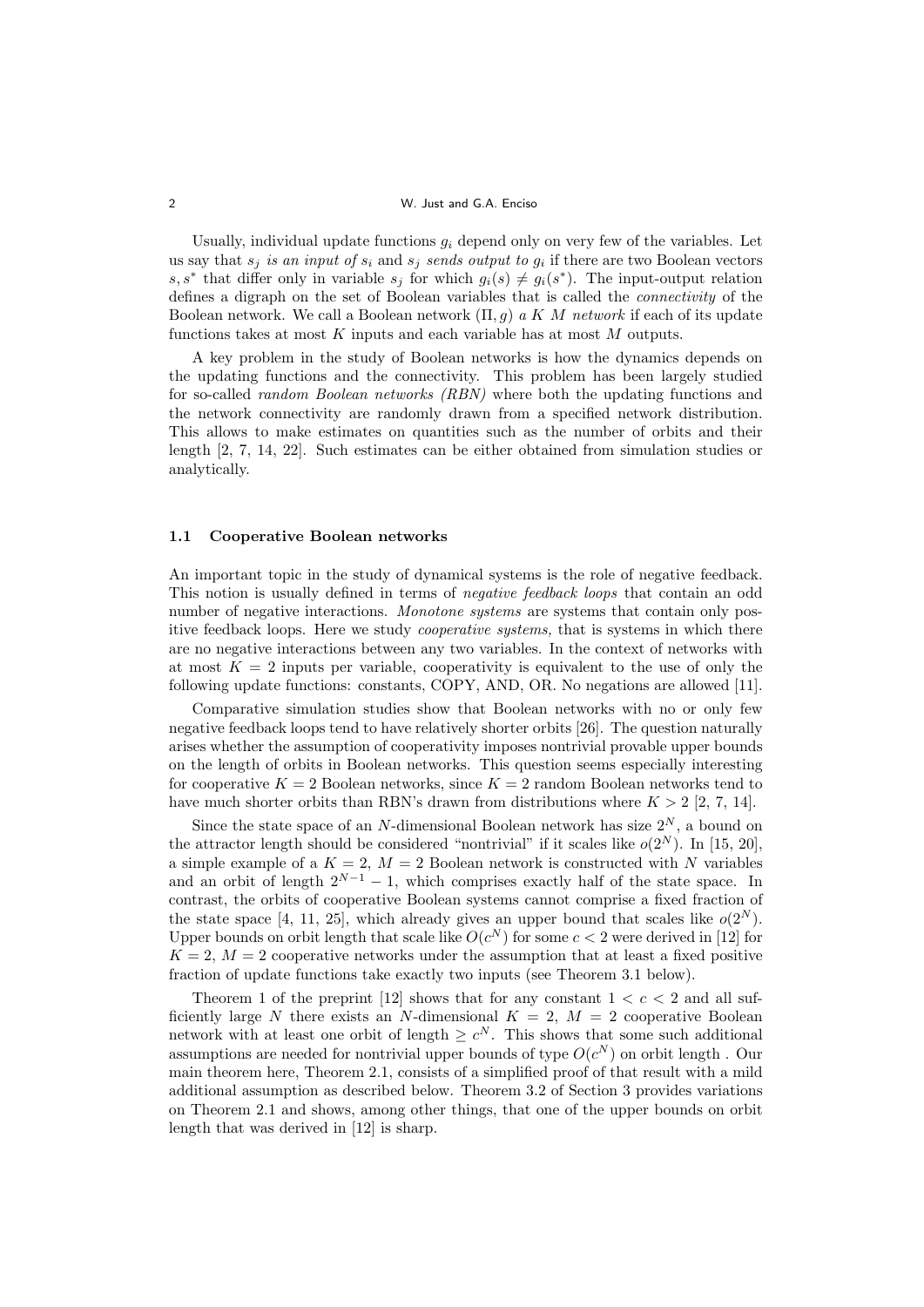## **1.2 Additive Lagged-Fubini Generators**

An additive lagged-Fubini generator (ALFG) is an algorithm to produce 'pseudorandom' numbers. It is the basis for some of the most widely used random number generators such as the Mersenne twister [19]. In its Boolean version, the ALFG consists simply of a sequence of Boolean values *x<sup>i</sup>* satisfying the formula

$$
x_i = x_{i-p} + x_{i-q} \mod 2,\tag{1}
$$

for all *i*, where  $0 < q < p$  are fixed numbers. For particular choices of *p* and *q*, it has been shown that  $x_i$  can be periodic with maximal period  $2^p - 1$  [17]. The sufficient and necessary condition for producing this orbit length is that the polynomial  $x^p + x^q + 1$  is primitive modulo 2 [8]. Many such pairs  $(p, q)$  are known, including ones with values as large as  $p = 6972593$  and  $q = 3037958$ . It is an open but widely believed conjecture that there are infinitely many such pairs, see for instance [8]. For a list of all admissible pairs  $(p, q)$  with  $p \le 1000$ , see [27].

In [15, 20], the authors build a Boolean network which is easily seen to be equivalent to an ALFG, using a single loop of length  $p$ , and a single internal connection between two nodes *q* variables apart, as in Figure 1a. All update functions are equal to the simple copy function  $f(a) = a$ , except for one with two inputs,  $f(a, b) = a + b \mod 2 = a$ XOR *b*. The authors of these papers also point out that this reversible update function (Table 1) can be replaced by three canalyzing ones (see Section 3 for the definition of canalyzing functions). Yet even such an implementation would contain negations and its main feedback loop is negative. In particular, this network is not cooperative.



**Figure 1**: a. The original additive lagged-Fibonacci generator. A solid arrow represents a direct connection, and a dotted arrow a chain of connected variables. For the purposes of our results, the variables are grouped into blocks of size  $\ell$  such as shown for  $X_0$ , and additional nodes are added outside the main loop so that the total number of nodes is divisible by *ℓ* (see the dotted line joining  $x_s$  and  $x_{s'}$ ). b. The cooperative network associated to a., where every variable corresponds to *L* different Boolean nodes. The inputs of the Boolean circuit *T* are  $A = S_{\lfloor q/\ell \rfloor - m - 1}, B = S_{\lfloor q/\ell \rfloor - m}, C = S_{\lfloor p/\ell \rfloor - m - 1}, D = S_{\lfloor p/\ell \rfloor - m}.$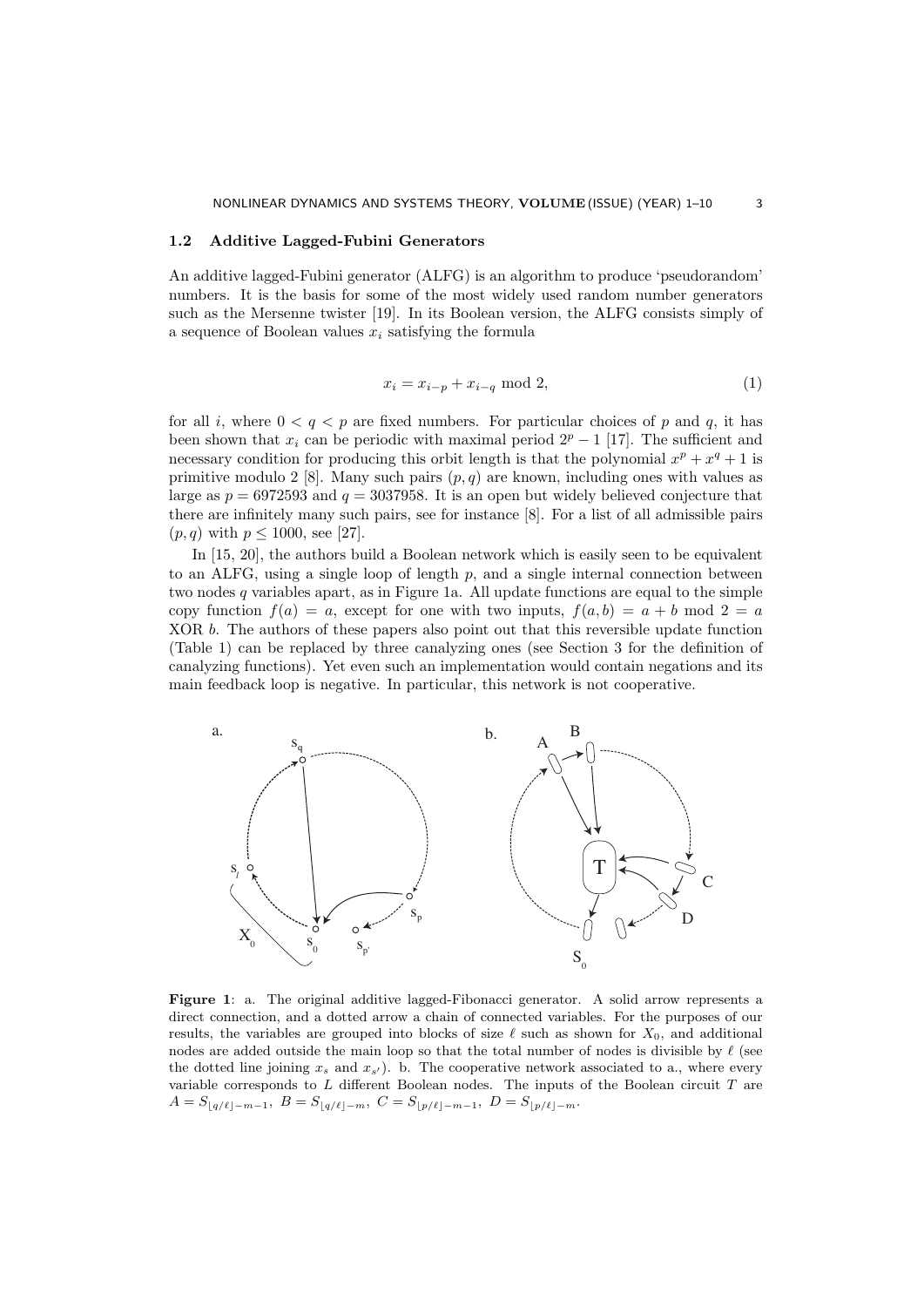### 4 W. Just and G.A. Enciso

## **2 Cooperative Boolean networks with an exponentially long orbit**

Let us state the version of Theorem 1 of [12] that we are going to prove here.

**Theorem 2.1** *Assume that there exist infinitely many positive integers*  $p > q$  *such that (1) defines an AFLG with maximal period*  $2^p - 1$ . Let  $1 < c < 2$  be an arbitrary *constant.* Then for infinitely many N there exists an N-dimensional  $K = 2$   $M = 2$ *cooperative Boolean network with at least one orbit of length*  $\geq c^N$ . In this network the *only update functions are*  $s_i \vee s_j$ ,  $s_i \wedge s_j$ , and the copy function  $f(s_i) = s_i$ .

*Proof* We start with an ALFG with maximal period  $2^p - 1$  as in Figure 1a, with sufficiently large delays  $(p, q)$ . In the Boolean setting have the following equation:

$$
s_0(t+1) = s_q(t) \text{ XOR } s_p(t) = s_0(t-q) \text{ XOR } s_0(t-p).
$$
 (2)

This network will be referred to as *the AFLG network.* It has an orbit with length 2<sup>*p*</sup> − 1 and two negative feedback loops as shown in Figure 1a.

For a given  $c < 2$  we construct a Boolean network with  $N$  variables that use only update functions AND, OR, COPY and has an orbit of length  $\geq c^N$  states. Its dynamics closely mimics the one of the AFLG network. The idea is to group the variables  $s_0, \ldots, s_p$ into blocks of *ℓ* adjacent variables each, as in Figure 1b. The new network has as variables Boolean *vectors*  $S_0, S_1, \ldots$ , each with an even number *L* of bits. The values of *L* and  $\ell$  will be chosen as in Lemma 2.2 below. Importantly, the values of each  $S_i$  are not arbitrary but chosen from the image of an injective function  $\Gamma : \{0,1\}^{\ell} \to \{0,1\}^{\ell}$ , i.e. they are thought of as coded sequences of  $\ell$  bits. Additionally, the values of  $\Gamma(s)$  are required to have exactly  $L/2$  nonzero entries. Such a function  $\Gamma$  exists as long as  $2^{\ell} \leq {L \choose L/2}$ , which will be ensured by Lemma 2.2. In order to guarantee that the nodes in the ALFG can be divided in groups of *ℓ*, we introduce some additional nodes as in Figure 1a, which are however not part of the loop (see the legend of Figure 1 for details).

Notice that after  $\ell$  time steps, the ALFG network has rotated the values of each group of  $\ell$  variables into the next – except for the group  $s_0, \ldots s_{\ell-1}$ , whose values have been determined by a more complicated algorithm. The idea is that one time step in the new network will represent  $\ell$  time steps in the ALFG. More precisely, each variable  $S_i(t)$  is coding for the variables  $X_i(\ell t) = (s_{i\ell}(\ell t), \ldots, s_{i\ell+\ell-1}(\ell t))$  at time  $\ell t$ , or  $S_i(t) = \Gamma(X_i(\ell t))$ .

In order to achieve this, we set  $S_i(t + 1) = S_{i-1}(t)$  for  $i > 0$ . As for the updating function of  $S_0$ , it is defined as the encoding  $\Gamma$  of  $s_0, \ldots, s_\ell$  after iterating the ALFG for  $\ell$ time steps.  $S_0(t+1)$  is therefore a function *G* of the variables  $S_i$  encoding  $s_{q-\ell+1}, \ldots, s_q$ and *s<sup>p</sup>−ℓ*+1*, . . . , sp*. In other words, given the arguments *A, B, C,* and *D*, one can compute *S*<sup>0</sup> at the next time step by first decoding them into their corresponding sequences of *ℓ*-vectors using the function Γ*−*<sup>1</sup> , and assigning these values to the variables in ALFG, then iterating ALFG  $\ell$  times, and finally encoding the resulting sequence  $X_0$  using the function Γ.

The following technical lemma shows that this encoding function *G* can be implemented as a Boolean circuit (labeled *T* in Figure 1b) with only binary AND- and ORand unary COPY gates and no negations. Such a Boolean circuit can be incorporated into our network without violating cooperativity or the commitment to build a  $K = 2$  $M = 2$  network. The indegree and outdegree for a node of a Boolean circuits are defined analogously as for Boolean networks.

Our construction uses the fact that  $G$  is only used with arguments that have  $L/2$ zeros and  $L/2$  ones each. Given two Boolean *P*−vectors *s, r,* we say that  $s \leq r$  if  $s_i \leq r_i$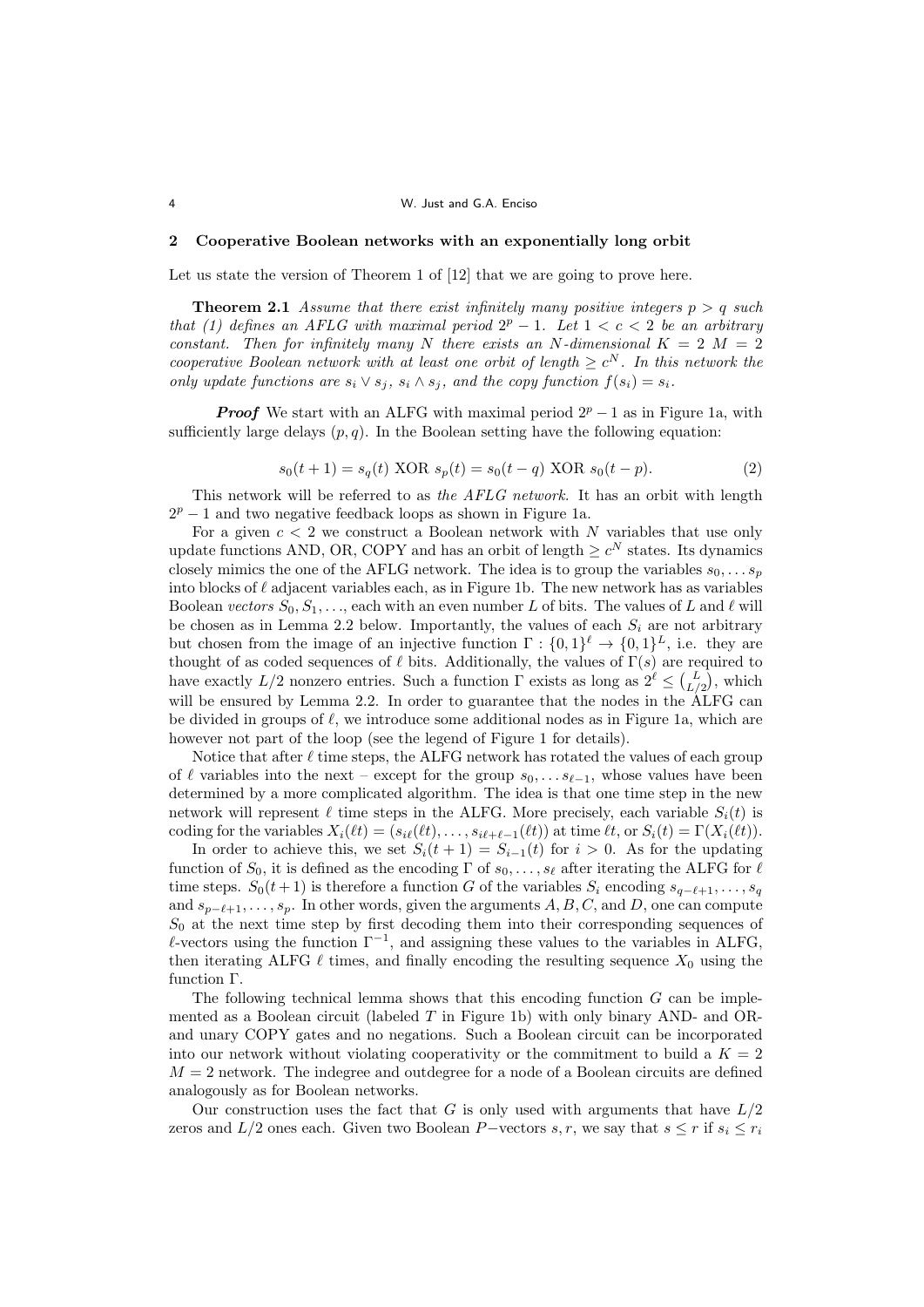for all *i*. If either  $s \leq r$  or  $r \leq s$ , the two vectors are called *comparable*. The following lemma will be applied to the proof of the main result for  $P = 4L$ .

**Lemma 2.1** *Let*  $g: D \subseteq \{0,1\}^P \rightarrow \{0,1\}^L$  *be an arbitrary function, defined on a domain D where no two elements are comparable. Then there exists a Boolean circuit B* with input vector a of dimension P, and an output vector  $b = (b_1, \ldots, b_L)$ , such that  $b(t + m) = g(a)$ , for some fixed delay *m* and any  $a(t) \in D$ . Furthermore, the circuit *B uses only binary AND- and OR- and unary COPY gates and the indegree (outdegree) of every designated input (output) variable is 0.*

*Proof* The function *g* can be extended to a cooperative function *h*, i.e. one for which  $s \leq r$  implies  $h(s) \leq h(r)$ , defined on all of  $\{0,1\}^P$ ; see [11]. The result will follow from building a suitable Boolean circuit that computes the function *h*.

Consider a fixed component  $h_i: \{0,1\}^P \rightarrow \{0,1\}$  of *h*. By the cooperativity of this function, one can write it in the normal form  $h_i(s_1, \ldots, s_P) = \Psi_1^i(s_1, \ldots, s_P)$   $\vee$  $\dots \vee \Psi_{k_i}^i(s_1,\dots,s_P)$ , where each  $\Psi_j^i$  is the conjunction of a number of variables, i.e.,  $\Psi_j^i(s_1,\ldots,s_P) = s_{\alpha_{1i}} \wedge \ldots \wedge s_{\alpha_{ji}}$ . This suggests a way of computing  $h_i$ : define Boolean variables  $\psi_j^i(t) := \Psi_j^i(s(t-1))$ , and then let  $h_i(t) := \psi_1^i(t-1) \vee \dots \vee \psi_{k_i}^i(t-1)$ . Repeating this procedure for all components of *h* yields a Boolean circuit which computes *h* in *m* = 2 steps, and which is cooperative and has indegree (outdegree) 0 for every input (output).

In order to satisfy the condition that every node have in- and outdegree of at most 2, we need to modify this construction by introducing additional variables. First, note that the outdegree of every input  $s_i$  can be very large. One can define two additional variables which simply copy the value of  $s_i(t)$ , then four variables that copy the value of the previous two, etc. This procedure is repeated for each  $s_i$  so that at least as many copies of each variable are present as appear in the expressions of all  $\psi_j^i$ . A similar cascade can be used to define each  $\psi_j^i$  and  $h_i$  so that each indegree is at most two. If  $\psi_i^j = s_{\alpha_1} \wedge s_{\alpha_2} \wedge s_{\alpha_3}$ , say, then one can define  $r_1(t) := s_{\alpha_1}(t-1)$ ,  $r_2(t) :=$  $s_{\alpha_2}(t-1) \wedge s_{\alpha_3}(t-1), \psi_i^j(t) := r_1(t-1) \wedge r_2(t-1).$  Similarly for longer disjunctions and each  $\psi_j^i$  and also similarly for  $h_i$ , in which case  $\wedge$  is replaced by  $\vee$  at each step. This produces a computation of  $h_i$  in  $m_i$  steps for each *i*. Finally, after introducing further additional variables at each component *i* if necessary to compensate for unequal lengths of the expressions for  $\psi^i_j$ , the Boolean vector  $h(s_1, \ldots, s_P)$  can be computed in exactly  $m = \max(m_1, \ldots, m_L)$  steps.

Notice that the function *G* is not computed by the Boolean circuit instantaneously, but after *m* steps. Since  $S_i(t) = S_{i-m}(t-m)$ , we correct for this by feeding the circuit an input which has been shifted back by *m*.

The new cooperative Boolean network has an orbit of length at least  $(2^p - 1)/\ell$ . Its dimension is

$$
N = (p + \gamma + 1)L/\ell + T,\tag{3}
$$

where  $\gamma = p' - p < \ell$  reflects the need for dummy variables (see the legend of Figure 1) and *T* is the number of nodes involved in the Boolean circuit that computes *G*. Since *T* only depends on  $\ell$  and  $L$ , not on  $p$ , the following lemma implies Theorem 2.1.

**Lemma 2.2** *For arbitrary*  $1 < c < 2$  *and sufficiently large p, there exist*  $\ell, N$ *, and L as above such that*

$$
\binom{L}{L/2} > 2^{\ell}, \quad \frac{2^p - 1}{\ell} > c^N.
$$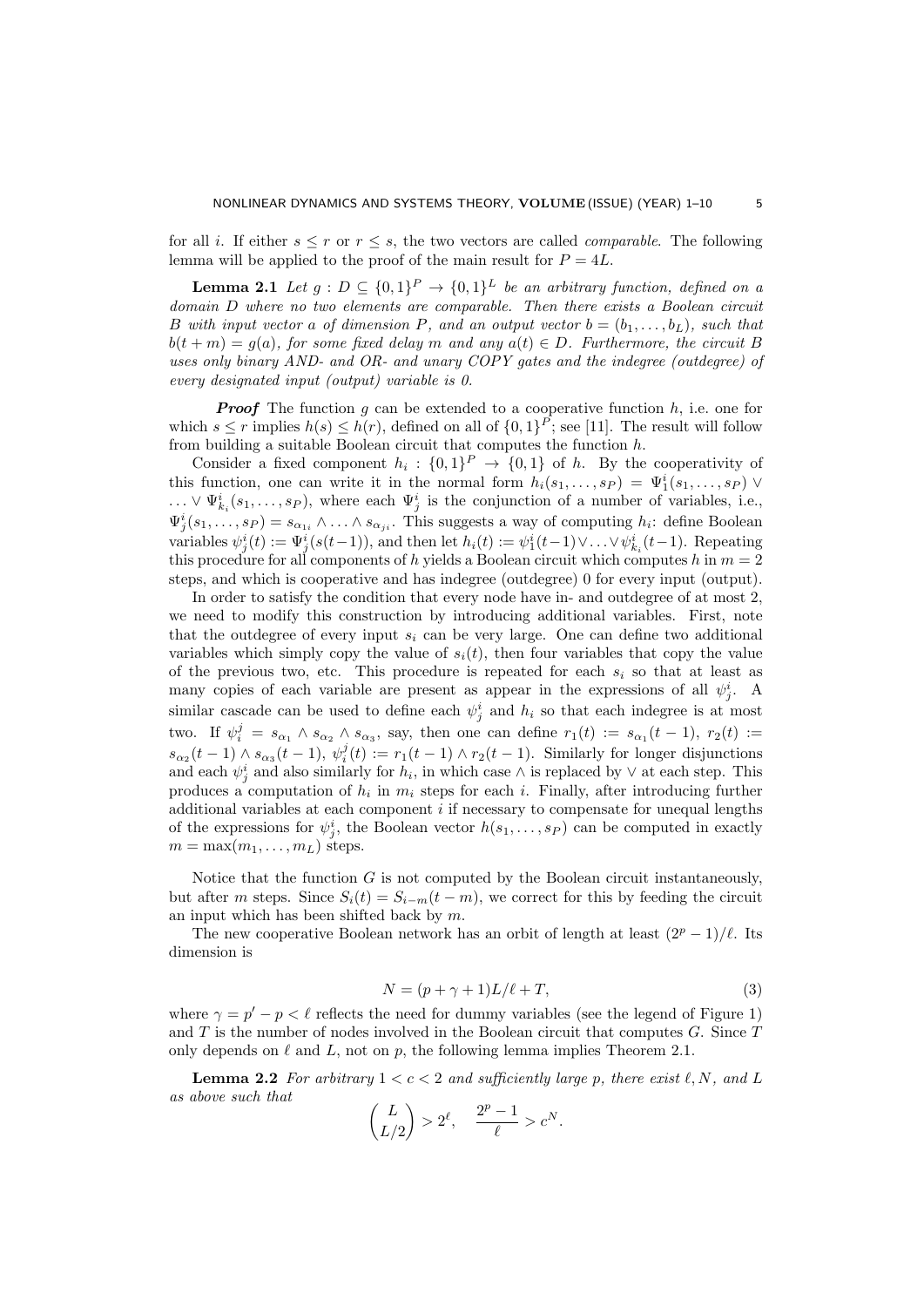6 W. Just and G.A. Enciso

| In             |                |                  | C2                                                 | R                  |
|----------------|----------------|------------------|----------------------------------------------------|--------------------|
| 0 <sub>0</sub> | 1 <sub>0</sub> | 0 1 0 1          | 10000111                                           | 10                 |
| 0 <sub>1</sub> | 1 <sub>0</sub> | 0 1 1 0          | 01001011                                           |                    |
| 1 <sub>0</sub> | 1 <sub>0</sub> | 1001             | 00101101                                           |                    |
| $1\;1$         | 1 <sub>0</sub> | 1010             | 00011110                                           |                    |
| cooperative    | $* *$          | $^\ast$          | $* *$                                              |                    |
| bias           | - 0            | ㅎ<br>寺<br>寺<br>靑 | $\frac{3}{4}$<br>$\frac{3}{4}$<br>$rac{3}{4}$<br>Ŧ | $\frac{1}{2}$<br>寺 |

**Table 1**: The different Boolean update functions with  $K = 2$  inputs (adapted from [7]).

*Proof* We prove first that there exist  $L > 0$  even, an integer  $\ell > 0$ , and a real constant  $\delta > 1$  such that

$$
\binom{L}{L/2} > 2^{\ell} > c^{\delta L}.\tag{4}
$$

Start by fixing an arbitrary  $\delta > 1$  such that  $c < c^{\delta} < 2$ . The second inequality in (4) is equivalent to  $L/\ell < \ln 2/(\delta \ln c)$ . Let *L* be an even integer with  $L = w\ell$ , for some fixed  $1 < w < \ln 2/(\delta \ln c)$ . Since  $\binom{L}{L/2} > \frac{2^L}{L+1} = \frac{2^{w\ell}}{w\ell+1}$  and  $w > 1$ , the first inequality in (4) is satisfied for sufficiently large *ℓ*.

It remains to show that  $(2^p - 1)/\ell \ge c^N$  for some sufficiently large *N* as in (3). But since  $c^{L/\ell}$  <  $2^{1/\delta}$ , expression (3) implies

$$
\frac{c^{(p+\gamma+1)L/\ell+T}}{(2^p-1)/\ell} < \ell c^T \frac{2^{\frac{p+\gamma+1}{\delta}}}{2^p-1} < \ell c^T 2^{\frac{1}{\delta}(p+\gamma+1)-(p-1)}
$$

which is  $\lt 1$  for sufficiently large  $p$ .

It follows that for sufficiently large  $p$ , we can choose  $\ell, L$  so that the system we constructed will contain an orbit of length at least  $c^N$ , as stated in Theorem 2.1.

#### **3 Biased update functions and long orbits**

The *bias* Λ of a Boolean function is the fraction of input vectors for which the function outputs 1. A Boolean function would be considered *biased* if  $\Lambda \neq 0.5$ . More specifically, let us say that an update function is *ε-biased* if *|*Λ*−*0*.*5*| ≥ ε*. Simulation studies of random Boolean networks indicate that networks with only strongly biased update functions tend to have shorter orbits than generic networks with a given number of inputs (see [23] and references therein). The following result from [12] gives a provable upper bound on the length of orbits in some *ε*-biased networks.

**Theorem 3.1** Let  $\varepsilon, \alpha > 0$  and let K, M be positive integers. Then there exists a *positive constant*  $c(\varepsilon, \alpha, K, M) < 2$  *such that for all*  $c > c(\varepsilon, \alpha, K, M)$  *and all sufficiently large N, the length of any orbit in any N-dimensional K-M Boolean network in which a proportion of least*  $\alpha$  *of the update functions are*  $\varepsilon$ -biased does not exceed  $c^N$ .

*In particular,*  $c(0.25, 1, 2, 2) \leq 10^{1/4}$ .

To put the last sentence of Theorem 3.1 into perspective, consider Table 1 of Boolean functions with two inputs.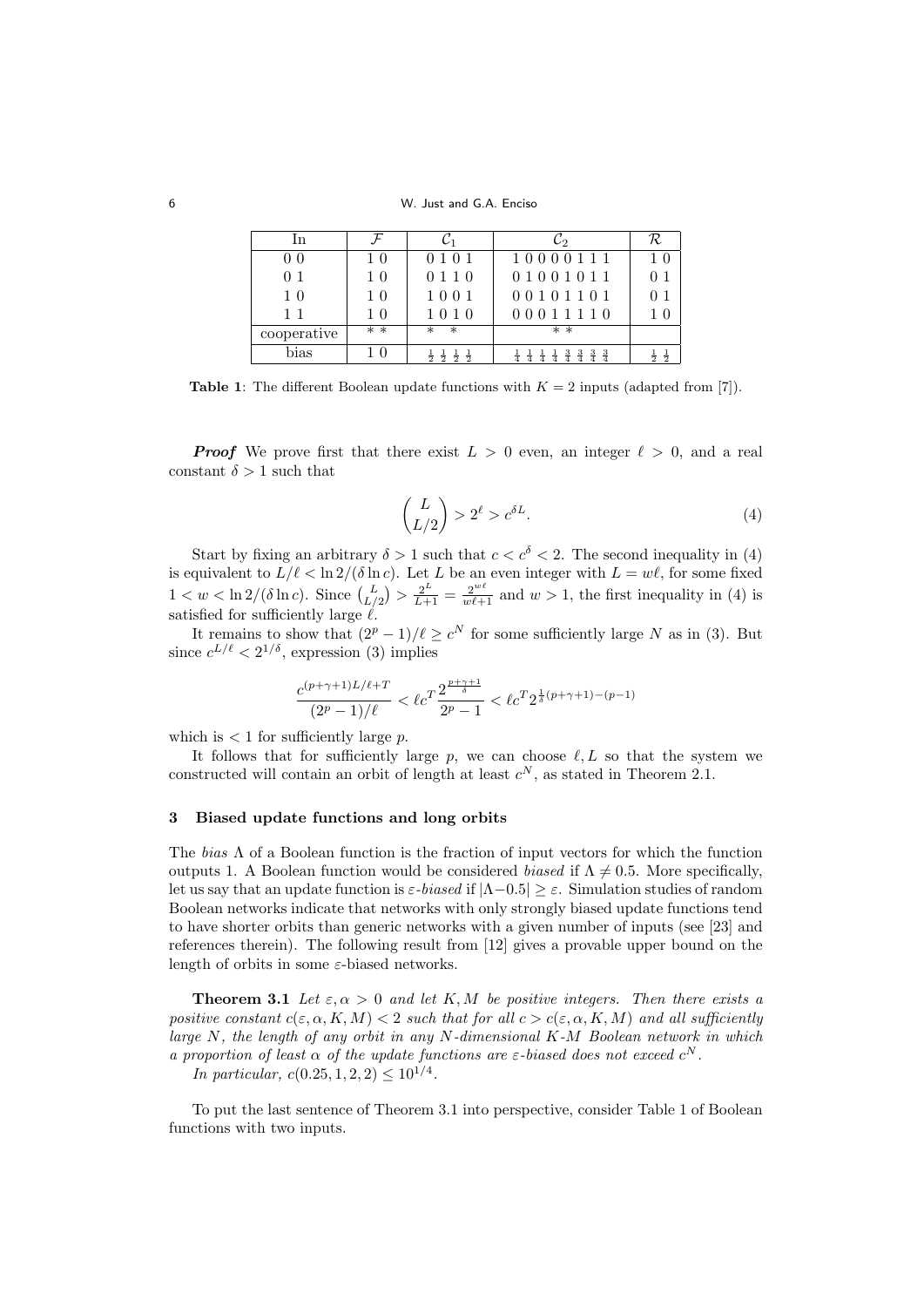Thus for  $K = 2$  a Boolean function is biased iff it is 0.25-biased iff it is in  $C_2 \cup \mathcal{F}$ . The classes  $C_1$  and  $C_2$  constitute the *canalyzing* functions, in which a certain value of one of the inputs determines the function output  $[7]$ . Note the  $C_2$  contains the AND and the OR functions. We call a  $K = 2$  Boolean system a  $C_2$ -network if all its update functions are in the class  $C_2$ . Notice that the last sentence of Theorem 3.1 gives an upper bound of  $O(10^{N/4})$  for orbit lengths in *N*-dimensional  $K = 2$   $M = 2$  $\mathcal{C}_2$ -networks.

We can prove the following variants of Theorem 2.1 for  $C_2$ -networks. Part (b) of Theorem 3.2 implies that the upper bound in the last sentence of Theorem 3.1 is sharp. The theorem does not require assumptions about the existence of AFLGs [12], but we state and prove it here in this form to emphasize the connection with the earlier construction.

**Theorem 3.2** *Assume that there exist infinitely many positive integers*  $p > q$  *such that* (1) defines an AFLG with maximal period  $2^p-1$ . Let  $c, c_1$  be constants with  $1 < c < 2$ and  $1 < c_1 < 10^{1/4}$ . Then for arbitrarily large N there exist cooperative Boolean networks *with the following properties:*

*(a)*  $(\Pi, g)$  *is a*  $C_2$  *network with at least one orbit of length*  $\geq c^N$ ,

*(b)*  $(\Pi, g)$  *is a*  $C_2$ *,*  $M = 2$  *network with at least one orbit of length*  $\geq c_1^N$ *.* 

*Proof* For part (a), let  $(\Sigma, f)$  be a cooperative  $K = 2$  Boolean network of dimension *N* − 2 that contains an orbit of length  $c^N$ . We show how to turn  $(\Sigma, f)$  into a cooperative  $C_2$  Boolean network  $(\Pi, g)$  of dimension *N*. The update functions  $g_k$  for  $k < N - 1$  of the new system are defined as follows:

If  $f_k$  is already in  $C_2$ , then  $g_k = f_k$ .

If  $f_k = s_{i_k}$ , then  $g_k = s_{i_k} \wedge s_{N-1}$ .

If  $f_k$  is constant with value 1, then  $g_k = s_{N-1} \vee s_N$ ; if  $f_k$  is constant with value 0, then  $g_k = s_{N-1} \wedge s_N$ .

Finally, we let  $g_{N-1} = s_{N-1} \vee s_N$  and  $g_N = s_{N-1} \wedge s_N$ .

Then  $(\Pi, q)$  is a cooperative  $C_2$ -system. Now let  $s \in \Sigma$  be a state in an orbit of length at least  $c^N$  of  $(\Sigma, f)$ , and define a state  $s^* \in \Pi$  by  $s^* = [s_1, \ldots, s_{N-2}, 1, 0]$ . Then the orbit of  $s^*$  in  $(\Pi, g)$  has the same length as the orbit of  $s$  in  $(\Sigma, f)$ . This proves part (a).

For the proof of part (b), we need to implement the  $C_1$  functions that copy the value of one input variable by cooperative  $\mathcal{C}_2$  functions in such a way that the overall dimension is not increased by more than a factor of  $4 \log_{10} 2$ .

Let us define Boolean vector functions *f* and *h* on four-dimensional Boolean vectors  $s = (s_1, s_2, s_3, s_4)$  as follows:

$$
f(s) = (s_1 \land s_2, s_1 \land s_3, s_2 \land s_4, s_3 \land s_4),
$$
  

$$
h(s) = (s_1 \lor s_2, s_1 \lor s_3, s_2 \lor s_4, s_3 \lor s_4).
$$

Let *F* = *{*1111*,* 1110*,* 1101*,* 1100*,* 1011*,* 1010*,* 0111*,* 0101*,* 0011*,* 0000*}* and *H* = *f*(*F*). Table 3 gives the values of  $f, h \circ f$  on  $F$ .

|                                                                                                                         | 1111   1110   1101   1100   1011   1010   0111   0101   0011   0000          |  |  |  |  |  |
|-------------------------------------------------------------------------------------------------------------------------|------------------------------------------------------------------------------|--|--|--|--|--|
|                                                                                                                         | $f(s)$   1111   1100   1010   1000   0101   0100   0011   0010   0001   0000 |  |  |  |  |  |
| $\mid h \circ f(s) \mid 1111 \mid 1110 \mid 1101 \mid 1100 \mid 1011 \mid 1010 \mid 0111 \mid 0101 \mid 0011 \mid 0000$ |                                                                              |  |  |  |  |  |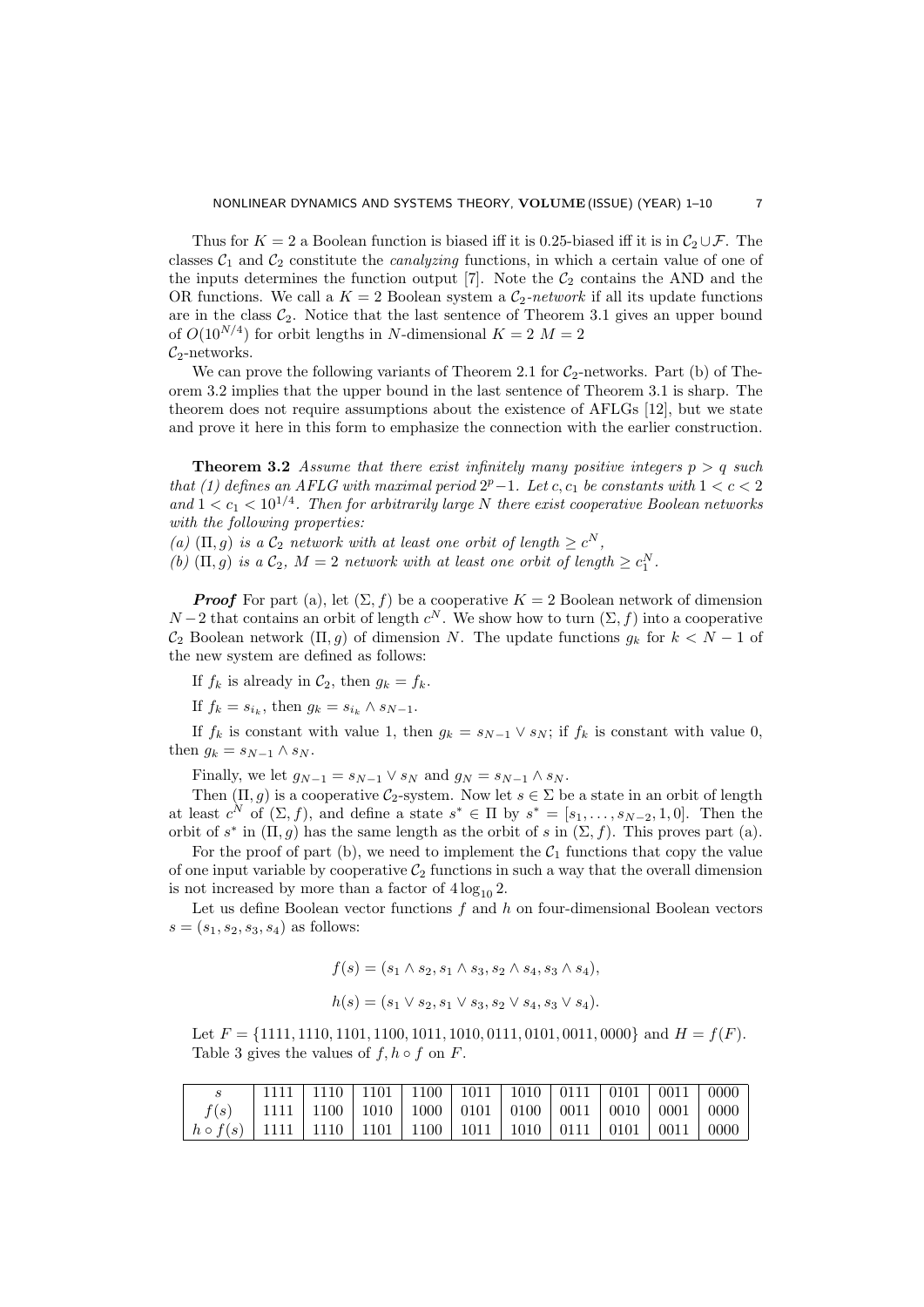## 8 W. Just and G.A. Enciso

As Table 3 shows, *h ◦ f* is the identity on *F*. It follows that *h* maps *H* onto *F* and  $f \circ h$  is the identity on  $H$ .

Let *L* be a positive integer divisible by eight, and let  $p := L/4$ . Write [*L*] as a disjoint union of blocks of four consecutive integers  $i(1,r)$ ,  $i(2,r)$ ,  $i(3,r)$ ,  $i(4,r)$  for  $r \in [p]$ . Let  $\vec{s}_r := (s_{i(1,r)}, s_{i(2,r)}, s_{i(3,r)}, s_{i(4,r)})$ . Call a Boolean vector  $s \in \{0,1\}^{[L]}$  L-compliant if

- (a)  $\vec{s_r} \in F$  for  $1 \le r \le p/2$ ,  $\vec{s_r} \in H$  for  $p/2 < r \le p$ , and
- (b) *s* takes the value 1 exactly *L/*2 times.

**Lemma 3.1** *Let*  $c_1 < 10^{1/4}$ . Then there exist a positive integer  $\ell$  and a positive *integer L that is a multiple of eight such that*  $2^{\ell} > c_1^L$  *and the number of L-compliant Boolean vectors is larger than*  $2^{\ell}$ *.* 

*Proof* Let *L* be a positive integer that is an integer multiple of 8, and let *V* be the set of Boolean vectors  $s \in \{0,1\}^L$  that satisfies condition (a) above. Since  $|F| = |H| = 10$ , it is clear that  $|V| = 10^{L/4}$ .

Let  $|\vec{s}_r|$  denote the number of 1's in  $\vec{s}_r$ . For each  $s \in V$  define the *signature of s* as  $\sigma(s) = (\sigma_1(s), \ldots, \sigma_6(s))$ , where

 $\sigma_1(s) = |\{r: r \leq p/2 \& |\vec{s}_r| = 4\}|$ , and  $\sigma_4(s) = |\{r: p/2 < r \& |\vec{s}_r| = 4\}|$ ,  $\sigma_2(s) = |\{r: r \leq p/2 \& |\vec{s}_r| = 0\}|$ , and  $\sigma_5(s) = |\{r: p/2 < r \& |\vec{s}_r| = 0\}|$ ,  $\sigma_3(s) = |\{r: r \leq p/2 \& |\vec{s}_r| = 3\}|$ , and  $\sigma_6(s) = |\{r: p/2 < r \& |\vec{s}_r| = 1\}|$ .

Let  $\sigma^{max} = (\frac{1}{16}, \frac{1}{16}, \frac{1}{4}, \frac{1}{16}, \frac{1}{16}, \frac{1}{4})$ . Then the inequality

$$
|\{s \in V : \sigma(s) = \sigma\}| \le |\{s \in V : \sigma(s) = \sigma^{max}\}|
$$
\n<sup>(5)</sup>

for any possible signature  $\sigma$ . Moreover, observe that if  $s \in V$  and  $\sigma(s) = \sigma^{max}$ , then *s* takes the value 1 exactly *L/*2 times, and hence *s* is *L*-compliant. Since the total number of possible signatures is bounded from above by  $(L/4+1)^6$ , it follows from (5) that the total number *Q* of *L*-compliant Boolean vectors satisfies the inequality

$$
Q \ge \frac{10^{L/4}}{(L/4+1)^6}.
$$

Notice that  $\lim_{L\to\infty} L \ln 10^{1/4} - 6 \ln(L/4 + 1) - L \ln c_1 = \infty$ . Thus for sufficiently large  $L$  we can find a positive integer  $\ell$  with

$$
L \ln 10^{1/4} - 6 \ln(L/4 + 1) > \ell \ln 2 > L \ln c_1,
$$

and the lemma follows.

Now fix  $c_1 < 10^{1/4}$  and let  $L, \ell$  be as in Lemma 3.1. Build an *N*-dimensional Boolean system  $(\Pi, g^-)$  as in the proof of Theorem 2.1, but with the following modifications for indices *i* where the value of  $S_i$  will just be copied to  $S_{i+2}$ :

We require that the values of  $S_i$  on the blocks  $S_i$  of length  $L$  are  $L$ -compliant vectors.

Instead of requiring  $S_i(t + 1) = S_{i+1}(t)$  and implementing this dynamics by  $C_1$  functions, we only require  $S_i(t+2) = S_{i+2}(t)$  and implement this dynamics as follows: Let *S*<sup>*i*</sup> be partitioned into blocks  $b_{i,1}, \ldots, b_{i,L/4}$  of four Boolean values each, with  $b_{i,r}(t) \in F$ for  $r \le L/8$  and  $b_{i,r} \in H$  for  $L/8 < r \le L/4$ . Define  $b_{i,r}(t+1) = h(b_{i+1,r+L/8}(t))$  for *r* ≤ *L/*8 and *b*<sub>*i,r*</sub></sub>(*t* + 1) = *f*(*b*<sub>*i*+1*,r−L/*8(*t*)) for *L/*8 < *r* ≤ *L/*4.</sub>

This construction is possible by Lemma 3.1 and the observations on the functions *f, h* we made above, and the exact same argument as in the proof of Theorem 2.1 shows that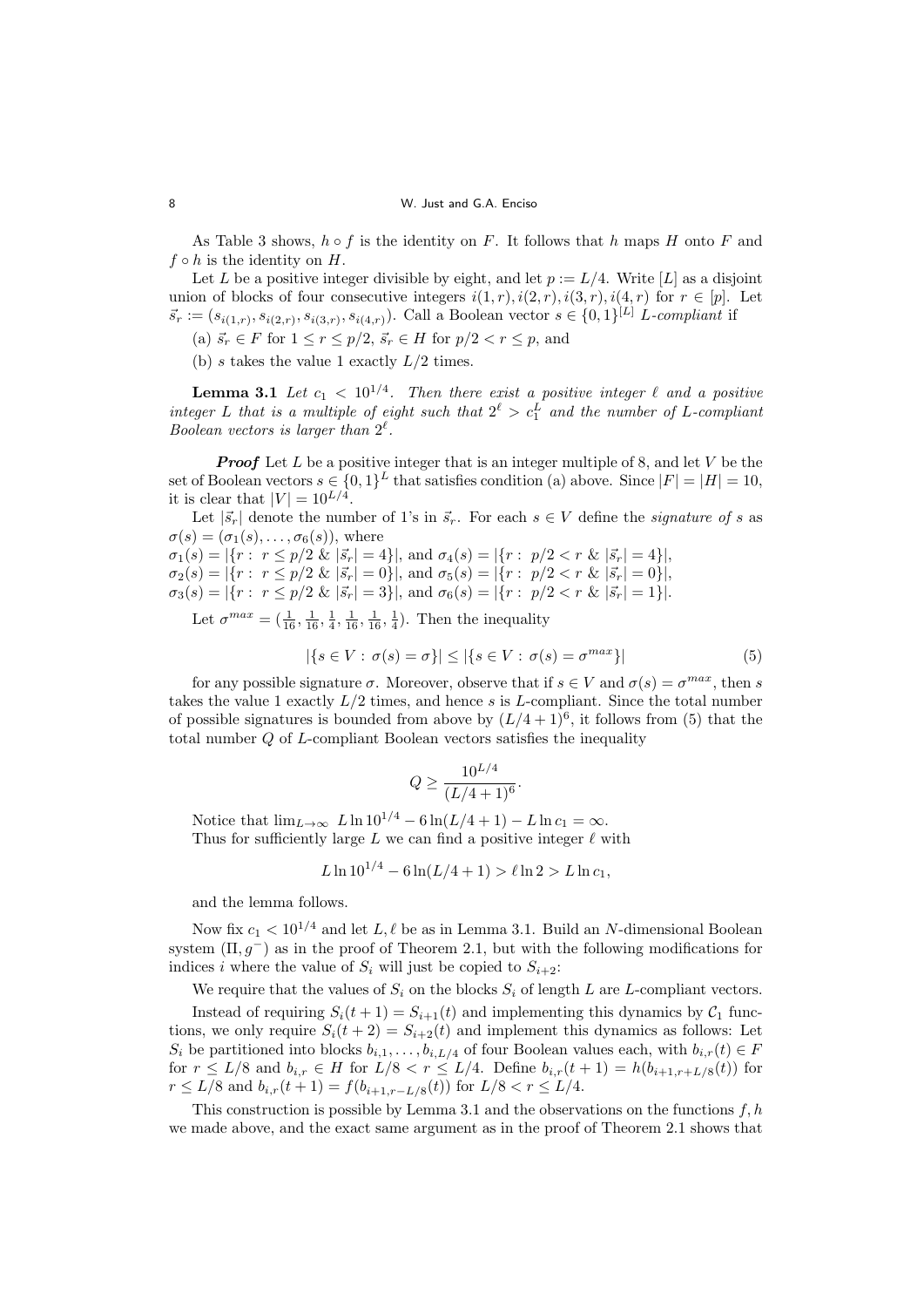one can choose initial states of  $(\Pi, g^-)$  that belong to an orbit of length  $\geq c_2^N$ , where *c*<sub>2</sub> is a constant that depends only on *L* and  $\ell$  and satisfies  $c_1 < c_2 < 10^{1/4}$ . It is also straightforward to verify that the resulting system is cooperative.

However, the system may not yet be a  $C_2$  system with  $M = 2$ , since the loops where copying occurs do not need to be of even length. So to ensure that we end up with an  $M = 2$  system we may have at most two leftover sets  $S_i$  where the copying of some  $s_i$ needs to be implemented by  $s_j \cap s_j^*$  using a few dummy variables  $s_j^*$ . Since the number of these 'leftover variables' is at most 2*L*, this can be done without increasing *N* too much so that the resulting orbit will still have length  $>c_1^N$  (see Appendix A of [12].)

# **4 Remarks**

Our reasons for presenting a new proof of Theorem 1 in [12] are two-fold. First of all, the original construction given in [12] is somewhat difficult to read. We hope that the much simpler proof presented here will make the result more accessible to the mathematical community and will make the basic ideas that are common to both constructions more clearly visible. Second, as in [15, 20], this construction is based on additive lagged-Fubini generators (ALFG), which are the basis for the most commonly used pseudorandom number generators that are ubiquitous in applications from computer science and engineering. We hope that the proof presented here will highlight some important connections between number theory, computer science, and the study of Boolean networks and their applications, including the study of gene regulatory networks.

In the continuous case, monotone and cooperative systems have been used as a modeling tool for gene regulatory systems, e.g. in [3, 5]. In the absence of negative feedback they converge generically towards an equilibrium under mild regularity hypotheses; see the work by Hirsch, Smith, Enciso, Mazco, and others [9, 10, 18, 24]. These generic convergence results have been generalized to the case of continuous monotone *maps*, in which case the generic iteration converges towards a periodic solution, with upper bounds for the maximum period [21].

## **Acknowledgment**

We thank Eduardo Sontag for suggesting this research topic to us, Xiaoping A. Shen and Maciej Malicki for valuable comments, and the reviewer of another manuscript for bringing ALFG-based constructions to our attention.

# **References**

- [1] Albert, R. and Othmer, H.G. The topology of the regulatory interactions predicts the expression pattern of the segment polarity genes in Drosophila melanogaster. *J. Theor. Biol.* **223** (2003) 1–18.
- [2] Aldana, M., Coppersmith, S. and Kadanoff, L. P. In: *Perspectives and Problems in Nonlinear Science.* (E. Kaplan, J. E. Marsden and K. R. Sreenivasan eds.). Springer Verlag, New York, 2003, 23-90.
- [3] Angeli, D., Ferrell, J.E. and Sontag, E.D. Detection of multistability, bifurcations, and hysteresis in a large class of biological positive-feedback systems. *Proc. Natl. Acad. Sci.* **101** (2004) 1822–1827.
- [4] Arcena, J., Demongeot, J. and Goles, E. On limit cycles of monotone functions with symmetric connection graph. *Theoretical Computer Science* **322** (2004) 237–244.